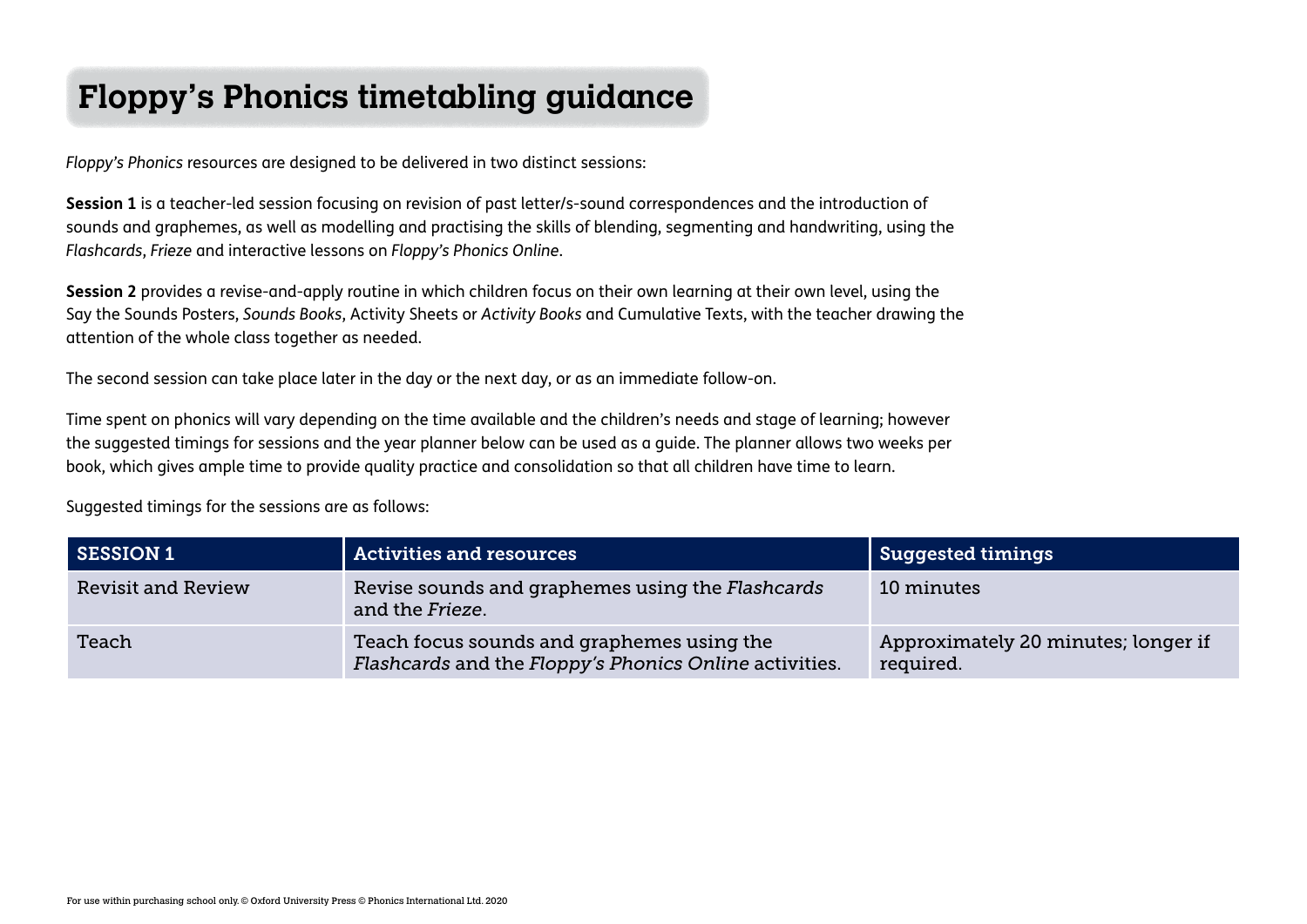| <b>SESSION 2</b> | <b>Activities and resources</b>                                                                                                                                                                                                                                 | <b>Suggested timings</b>                                                                                                                                                                                                                                                  |
|------------------|-----------------------------------------------------------------------------------------------------------------------------------------------------------------------------------------------------------------------------------------------------------------|---------------------------------------------------------------------------------------------------------------------------------------------------------------------------------------------------------------------------------------------------------------------------|
| Practise         | Quick revision of previous content. Then practise new<br>and revised sounds and graphemes with the Sounds<br>Books, Say the Sounds Posters, Activity Sheets or<br><b>Activity Books.</b>                                                                        | Session 2 is likely to take longer than<br>Session 1 especially when introducing<br>use of the Cumulative Texts.<br>You may need to provide a third                                                                                                                       |
| Apply            | After the use of the Activity Sheets or Activity Books,<br>use the Cumulative Texts for grapheme searches,<br>reading and language comprehension, handwriting,<br>spelling and drawing practice. Beginners can use the<br>Grapheme Tiles for spelling practice. | session to provide good use of the<br>Cumulative Texts. Always complete<br>the full teaching and learning<br>sequence before introducing the next<br>sound and grapheme.<br>A minimum of 35 minutes will be<br>needed for the whole of Session 2, or<br>more as required. |

In addition to the two sessions, allow time for children to consolidate their learning:

|             | <b>Activities and resources</b>                                                                                                                                                                                                                           |
|-------------|-----------------------------------------------------------------------------------------------------------------------------------------------------------------------------------------------------------------------------------------------------------|
| Consolidate | Use the Sounds Books and the online activities for revision and to consolidate learning.<br>Include the Activity Sheets or Activity Books in the children's bookbag routine so that these go<br>home and come back again to school for repeated practice. |
| Read        | Read Floppy's Phonics decodable readers.<br>These books can be used at school and at home as they are especially useful for independent<br>reading activities.                                                                                            |

**A note on Level 1:** The twelve Oxford Level 1 Sounds Books in the series are wordless, and can be used to enable children to focus on environmental sounds in different settings. Six of the books also have interactive activities on *Floppy's Phonics Online*. If following this timetable we suggest using the Level 1 books in Nursery or alongside the first two weeks of Level 1+. This will enable you to introduce the alphabetic code systematically from the beginning of the first term of Reception/ Primary 1.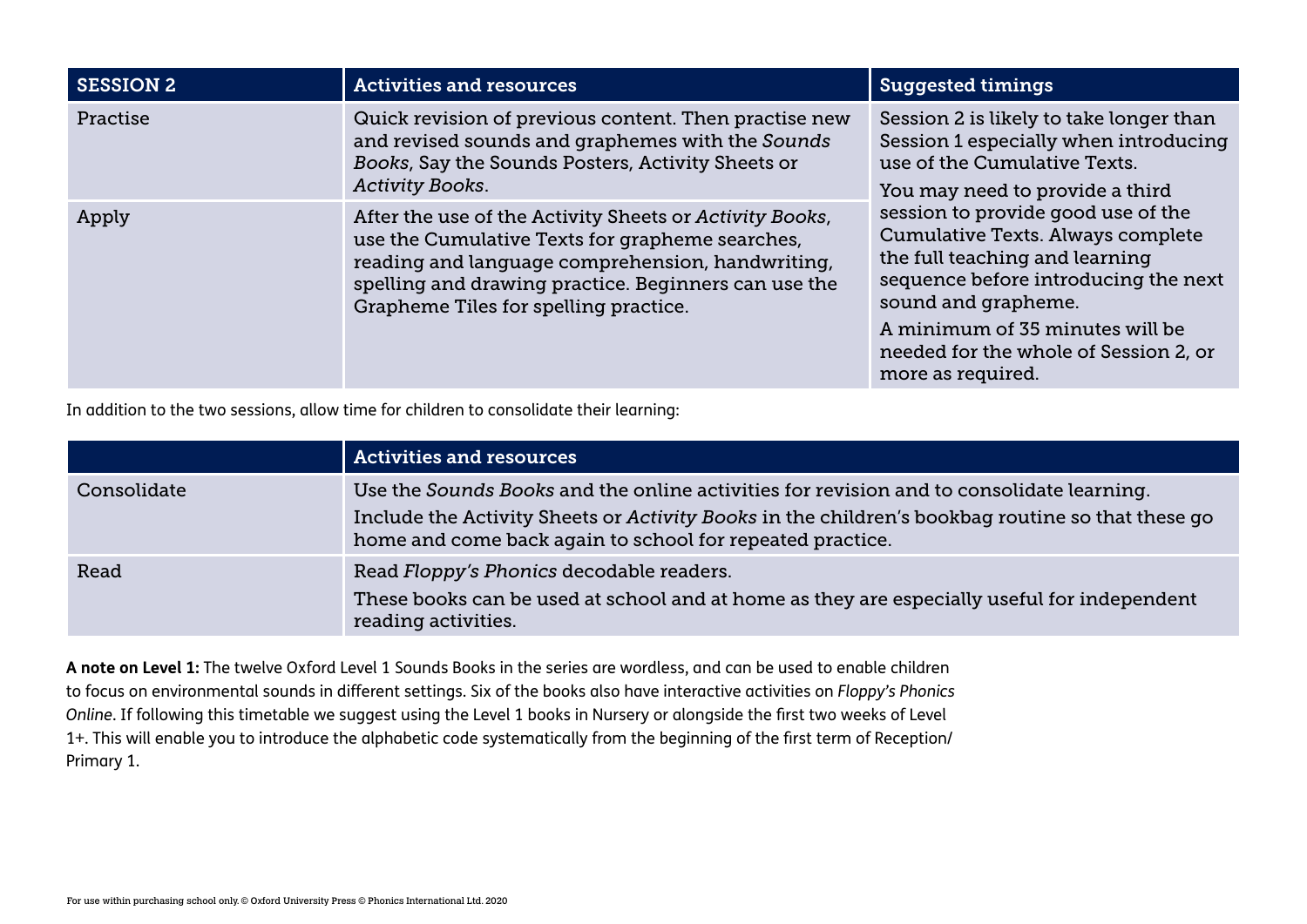## **Floppy's Phonics suggested timetable for Reception/Primary 1 and Year 1/Primary 2**

Click on a *Sounds Book* title to open the relevant Book-by-Book plan, which provides detailed guidance on how to use the resources to teach each sound.

## **RECEPTION / PRIMARY 1**

| TERM 1 | <b>OXFORD LEVEL</b> | <b>SOUNDS BOOK</b> | Monday        | Tuesday       | Wednesday   | Thursday   | Friday                                                                                                                                             |
|--------|---------------------|--------------------|---------------|---------------|-------------|------------|----------------------------------------------------------------------------------------------------------------------------------------------------|
| Week 1 | Oxford Level 1+     | Book 1             | /s/s          | /s/s          | / a / a     | / a / a    | Consolidate                                                                                                                                        |
| Week 2 | Oxford Level 1+     | Book 1             | /t/ $t$       | /t/t          | /p/p        | /p/p       | Consolidate                                                                                                                                        |
| Week 3 | Oxford Level 1+     | Book 2             | /i/ i         | /i/ i         | /n/n        | /n/n       | Consolidate                                                                                                                                        |
| Week 4 | Oxford Level 1+     | Book 2             | /m/m          | /m/m          | /d/d        | /d/d       | Consolidate                                                                                                                                        |
| Week 5 | Oxford Level 1+     | Book 3             | /g/g          | /g/g          | $/$ o $/$ o | $/$ o/o    | Consolidate                                                                                                                                        |
| Week 6 | Oxford Level 1+     | Book 3             | /k/c          | /k/c          | /k/k        | /k/k       | Consolidate                                                                                                                                        |
| TERM 2 | <b>OXFORD LEVEL</b> | <b>SOUNDS BOOK</b> | Monday        | Tuesday       | Wednesday   | Thursday   | Friday                                                                                                                                             |
|        |                     |                    |               |               |             |            |                                                                                                                                                    |
| Week 1 | Oxford Level 1+     | Book 4             | $/k/ - c k$   | $/k/ - c k$   | /e/e        | /e/e       | Consolidate                                                                                                                                        |
| Week 2 | Oxford Level 1+     | Book 4             | /u/u          | /u/u          | /r/r        | /r/r       | Consolidate                                                                                                                                        |
| Week 3 | Oxford Level 1+     | Book 5             | /h/h          | /h/h          | /b/b        | /b/b       | Consolidate                                                                                                                                        |
| Week 4 | Oxford Level 1+     | Book 5             | /f/f          | /f/f          | $/f/ - ff$  | $/f/ - ff$ | Consolidate                                                                                                                                        |
| Week 5 | Oxford Level 1+     | Book 6             | $\frac{1}{l}$ | $\frac{1}{l}$ | $/l/$ -ll   | $/l/$ -ll  | Consolidate                                                                                                                                        |
| Week 6 | Oxford Level 1+     | Book 6             | / $ul$ /-le   | / $ul$ /-le   | $/s/ - ss$  | $/s/ - ss$ | Consolidate. Children<br>can start reading<br><b>Floppy's Phonics</b><br>decodable readers<br>Oxford Level 1+<br>independently from<br>this point. |

For use within purchasing school only. © Oxford University Press © Phonics International Ltd. 2020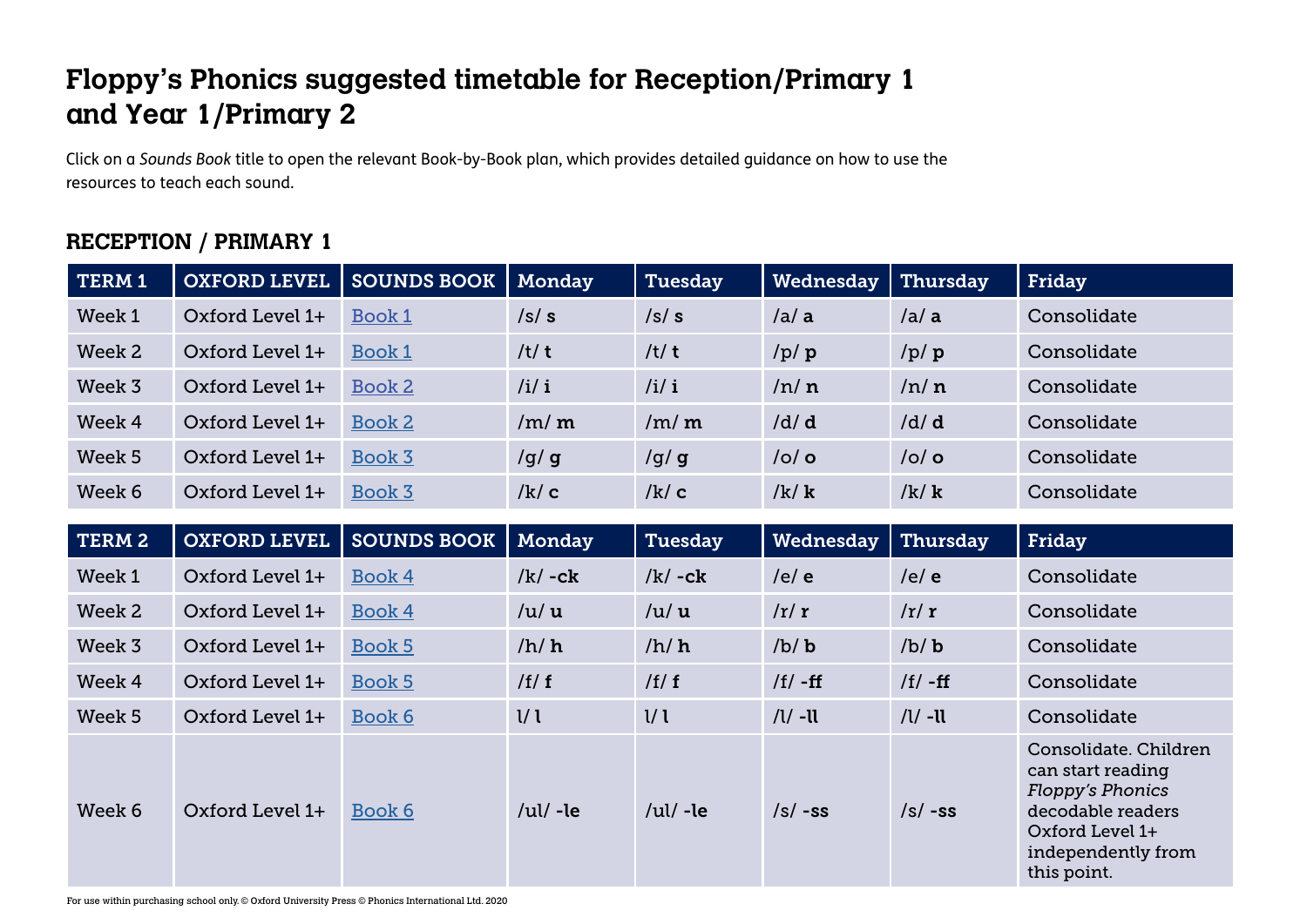| TERM <sub>3</sub> | <b>OXFORD LEVEL</b> | <b>SOUNDS BOOK</b> | Monday                 | <b>Tuesday</b>             | Wednesday                  | Thursday                                                                                                                                               | Friday |
|-------------------|---------------------|--------------------|------------------------|----------------------------|----------------------------|--------------------------------------------------------------------------------------------------------------------------------------------------------|--------|
| Week 1            | Oxford Level 2      | Book 7             | /j/ $j$                | /j/ $j$                    | /v/v                       | Consolidate                                                                                                                                            | Revise |
| Week 2            | Oxford Level 2      | Book 7             | /v/v                   | /w/w                       | /w/w                       | Consolidate                                                                                                                                            | Revise |
| Week 3            | Oxford Level 2      | Book 8             | $/kg - x$              | $/kg - x$                  | /y/y                       | Consolidate                                                                                                                                            | Revise |
| Week 4            | Oxford Level 2      | Book 8             | /y/y                   | z z                        | z z                        | Consolidate                                                                                                                                            | Revise |
| Week 5            | Oxford Level 2      | Book 9             | $ z $ -zz              | $ z $ -zz                  | /kw/ qu                    | Consolidate                                                                                                                                            | Revise |
| Week 6            | Oxford Level 2      | Book 9             | /kw/ qu                | /ch/ ch                    | /ch/ch                     | Consolidate                                                                                                                                            | Revise |
|                   |                     |                    |                        |                            |                            |                                                                                                                                                        |        |
| TERM 4            | <b>OXFORD LEVEL</b> | <b>SOUNDS BOOK</b> | Monday                 | Tuesday                    | Wednesday                  | <b>Thursday</b>                                                                                                                                        | Friday |
| Week 1            | Oxford Level 2      | Book 10            | $/\sh/\sh$             | $/\sh/\sh$                 | /th/ $th$                  | Consolidate                                                                                                                                            | Revise |
| Week 2            | Oxford Level 2      | Book 10            | $/\text{th}/\text{th}$ | $\log$ -ng                 | $\log$ -ng                 | Consolidate                                                                                                                                            | Revise |
| Week 3            | Oxford Level 2      | <b>Book 11</b>     | $/j/ j$ -dge           | $/j/ j$ -dge               | $/v/v$ -ve                 | Consolidate                                                                                                                                            | Revise |
| Week 4            | Oxford Level 2      | Book 11            | $/v/v$ -ve             | $/w/w$ wh                  | $/w/w$ wh                  | Consolidate                                                                                                                                            | Revise |
| Week 5            | Oxford Level 2      | Book 12            | $k$ s/ -x -cks         | $k$ s/ -x -cks             | $/ch/ch$ -tch              | Consolidate                                                                                                                                            | Revise |
| Week 6            | Oxford Level 2      | Book 12            | $/ch$ ch -tch          | $\log$ -ng /<br>$ngk/ -nk$ | $\log$ -ng /<br>$ngk/ -nk$ | Consolidate.<br>Children can<br>start reading<br>Floppy's<br>Phonics<br>decodable<br>readers<br>Oxford Level 2<br>independently<br>from this<br>point. | Revise |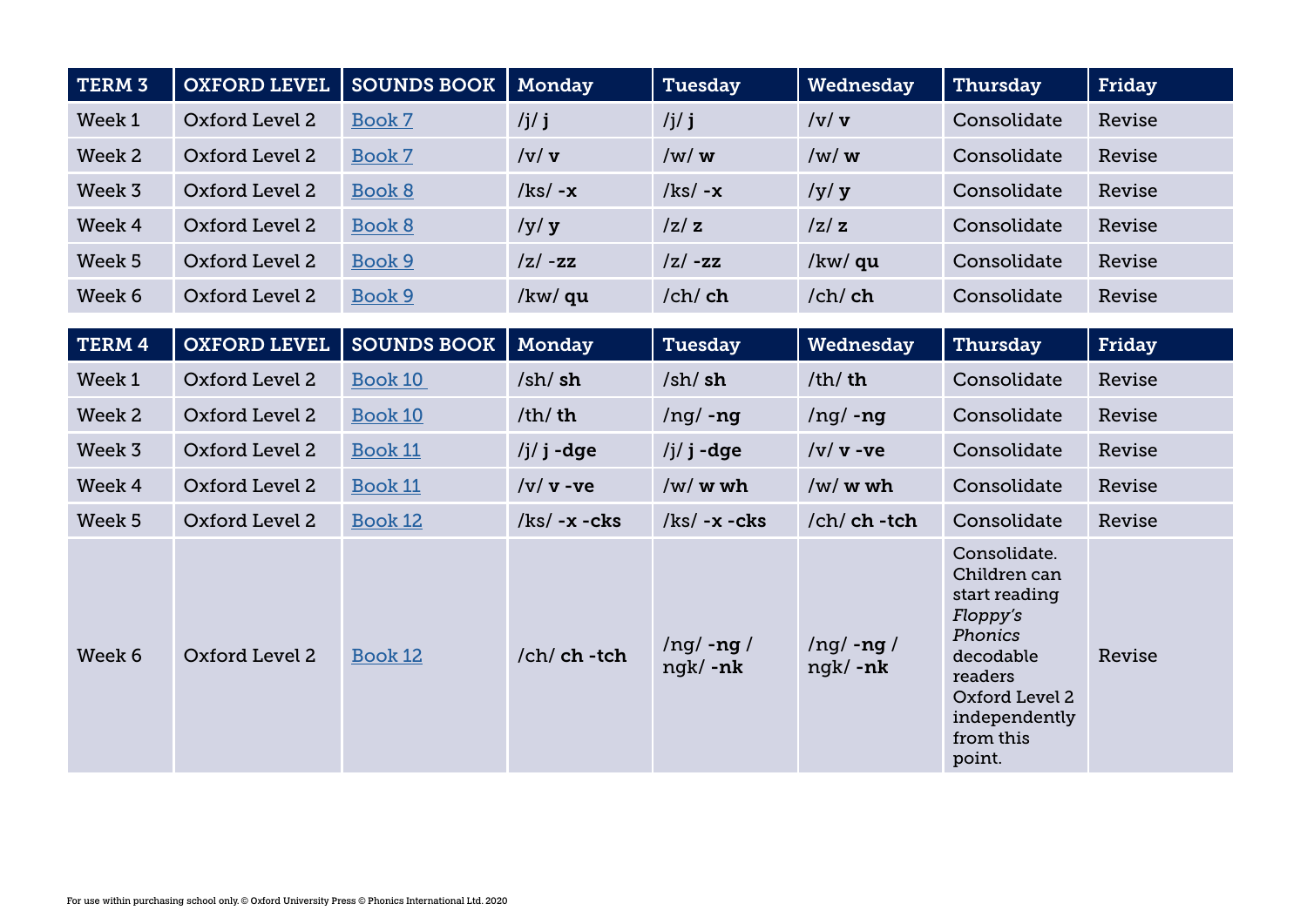| TERM <sub>5</sub> | <b>OXFORD LEVEL</b> | <b>SOUNDS BOOK</b> | Monday              | <b>Tuesday</b>                     | Wednesday                          | Thursday                                                                                                                                               | Friday |
|-------------------|---------------------|--------------------|---------------------|------------------------------------|------------------------------------|--------------------------------------------------------------------------------------------------------------------------------------------------------|--------|
| Week 1            | Oxford Level 3      | <b>Book 13</b>     | /ai/ai/             | /ai/ ai                            | /ee/ ee - $y$                      | Consolidate                                                                                                                                            | Revise |
| Week 2            | Oxford Level 3      | <b>Book 13</b>     | /ee/ ee - $y$       | /igh/ -igh -y                      | $\frac{\gamma}{g}$ /igh -y         | Consolidate                                                                                                                                            | Revise |
| Week 3            | Oxford Level 3      | <b>Book 14</b>     | /oa/oa              | /oa/oa                             | short/00/<br>$-00$                 | Consolidate                                                                                                                                            | Revise |
| Week 4            | Oxford Level 3      | Book 14            | short /oo/<br>$-OO$ | long /oo/ oo                       | long/oo/oo                         | Consolidate                                                                                                                                            | Revise |
| Week 5            | Oxford Level 3      | Book 15            | /ar/ar              | /ar/ar                             | /or/ $or$                          | Consolidate                                                                                                                                            | Revise |
| Week 6            | Oxford Level 3      | <b>Book 15</b>     | $/or/$ or           | / $\text{ur}/\text{ur}$            | / $\text{ur}/\text{ur}$            | Consolidate                                                                                                                                            | Revise |
| TERM 6            | <b>OXFORD LEVEL</b> | <b>SOUNDS BOOK</b> | Monday              | <b>Tuesday</b>                     | Wednesday                          | Thursday                                                                                                                                               | Friday |
| Week 1            | Oxford Level 3      | Book 16            | /ou/ ow             | /ou/ ow                            | /oi/ oi                            | Consolidate                                                                                                                                            | Revise |
|                   |                     |                    |                     |                                    |                                    |                                                                                                                                                        |        |
| Week 2            | Oxford Level 3      | <b>Book 16</b>     | /oi/ oi             | /eer/ear                           | /eer/ear                           | Consolidate                                                                                                                                            | Revise |
| Week <sub>3</sub> | Oxford Level 3      | Book 17            | /air/ air           | /air/ air                          | $/u$ /-er                          | Consolidate                                                                                                                                            | Revise |
| Week 4            | Oxford Level 3      | Book 17            | $/u/$ -er           | $/$ ur $/$ er                      | $/$ ur $/$ er                      | Consolidate                                                                                                                                            | Revise |
| Week 5            | Oxford Level 3      | Book 18            | /yoo/ -ue           | $/yoo/ -ue$                        | $long /oo/ -ue$                    | Consolidate                                                                                                                                            | Revise |
| Week 6            | Oxford Level 3      | Book 18            | $long /oo/ -ue$     | $/y$ oor $/$ -ure $/$<br>chu/-ture | $/y$ oor $/$ -ure $/$<br>chu/-ture | Consolidate.<br>Children can<br>start reading<br>Floppy's<br>Phonics<br>decodable<br>readers<br>Oxford Level 3<br>independently<br>from this<br>point. | Revise |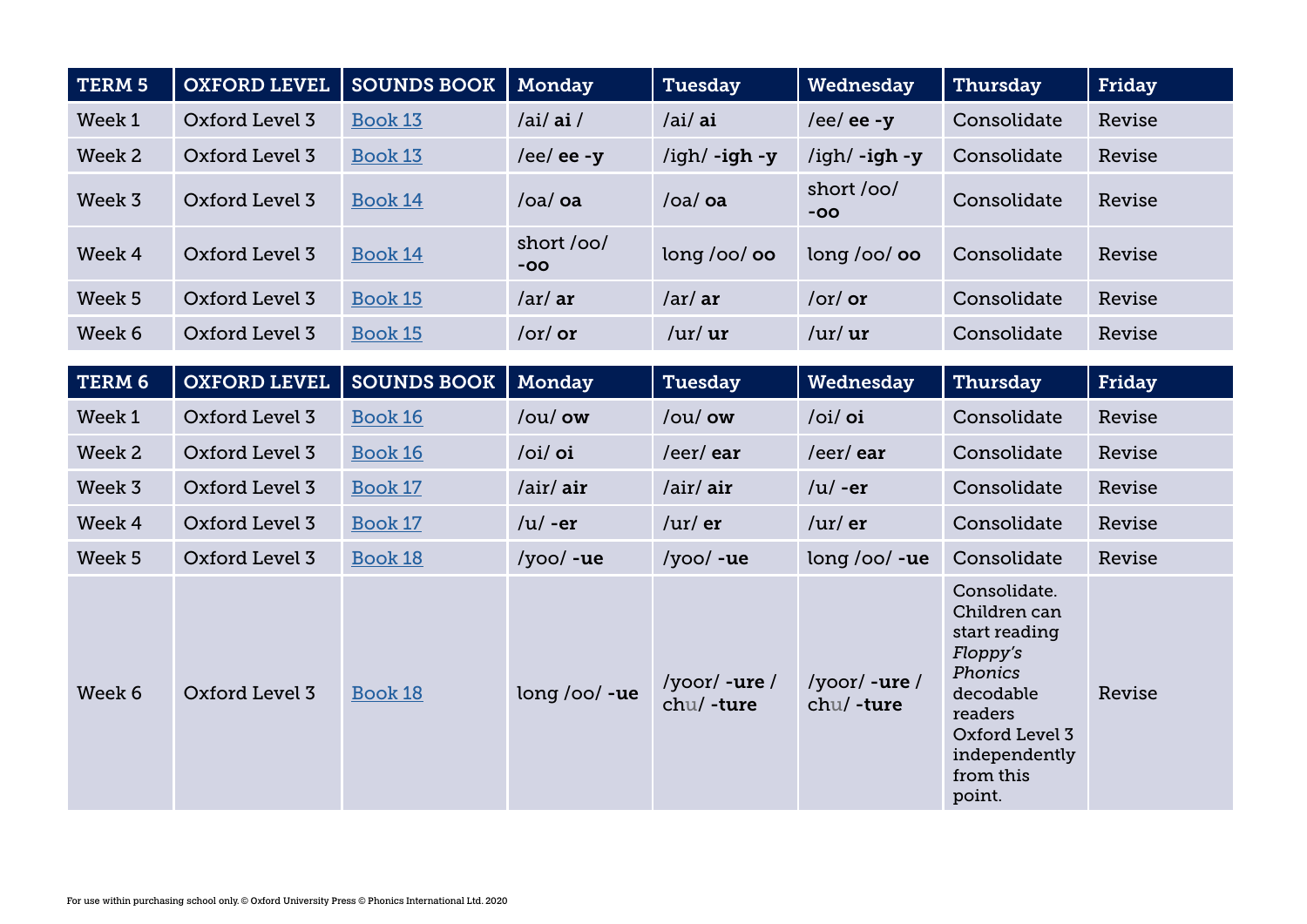## **YEAR 1 / PRIMARY 2**

| TERM 1 | <b>OXFORD LEVEL</b> | <b>SOUNDS BOOK</b> | Monday                          | <b>Tuesday</b>                | Wednesday                                  | Thursday                  | Friday                                                                                                                                                        |
|--------|---------------------|--------------------|---------------------------------|-------------------------------|--------------------------------------------|---------------------------|---------------------------------------------------------------------------------------------------------------------------------------------------------------|
| Week 1 | Oxford Level 4      | Book 19            | aeioustp<br>n m                 | aeioustp<br>n m               | aeioudgc<br>$k - c k r$                    | aeioudgc<br>$k - c k r$   | Consolidate                                                                                                                                                   |
| Week 2 | Oxford Level 4      | Book 19            | aeiouhbf<br>-ff $l$ -ll -le -ss | aeiouhbf<br>-ff l -ll -le -ss | aeioujvw<br>-x y z -zz qu                  | aeioujvw<br>-x y z -zz qu | Consolidate                                                                                                                                                   |
| Week 3 | Oxford Level 4      | Book 20            | ch sh th -ng<br>-nk             | ch sh th -ng<br>-nk           | ai ee -igh oa                              | ai ee -igh oa             | Consolidate                                                                                                                                                   |
| Week 4 | Oxford Level 4      | Book 20            | $-0000$ ar or<br>ur er -er      | -oo oo ar or<br>ur er -er     | ow oi ear air                              | ow oi ear air             | Consolidate.<br>Children can<br>start reading<br>Floppy's<br><b>Phonics</b><br>decodable<br>readers<br>Oxford Level 4<br>independently<br>from this<br>point. |
| Week 5 | Oxford Level 4      | Book 21            | $/ai/ai$ -ay                    | $/ai/ai$ -ay                  | $\overline{\overline{\mathrm{o}}}$ i/oi oy | /oi/ oi oy                | Consolidate                                                                                                                                                   |
| Week 6 | Oxford Level 4      | Book 21            | /ee/ ee ea                      | /ee/ ee ea                    | $\frac{1}{q}$ -igh -ie                     | $\frac{1}{q}$ -igh -ie    | Consolidate                                                                                                                                                   |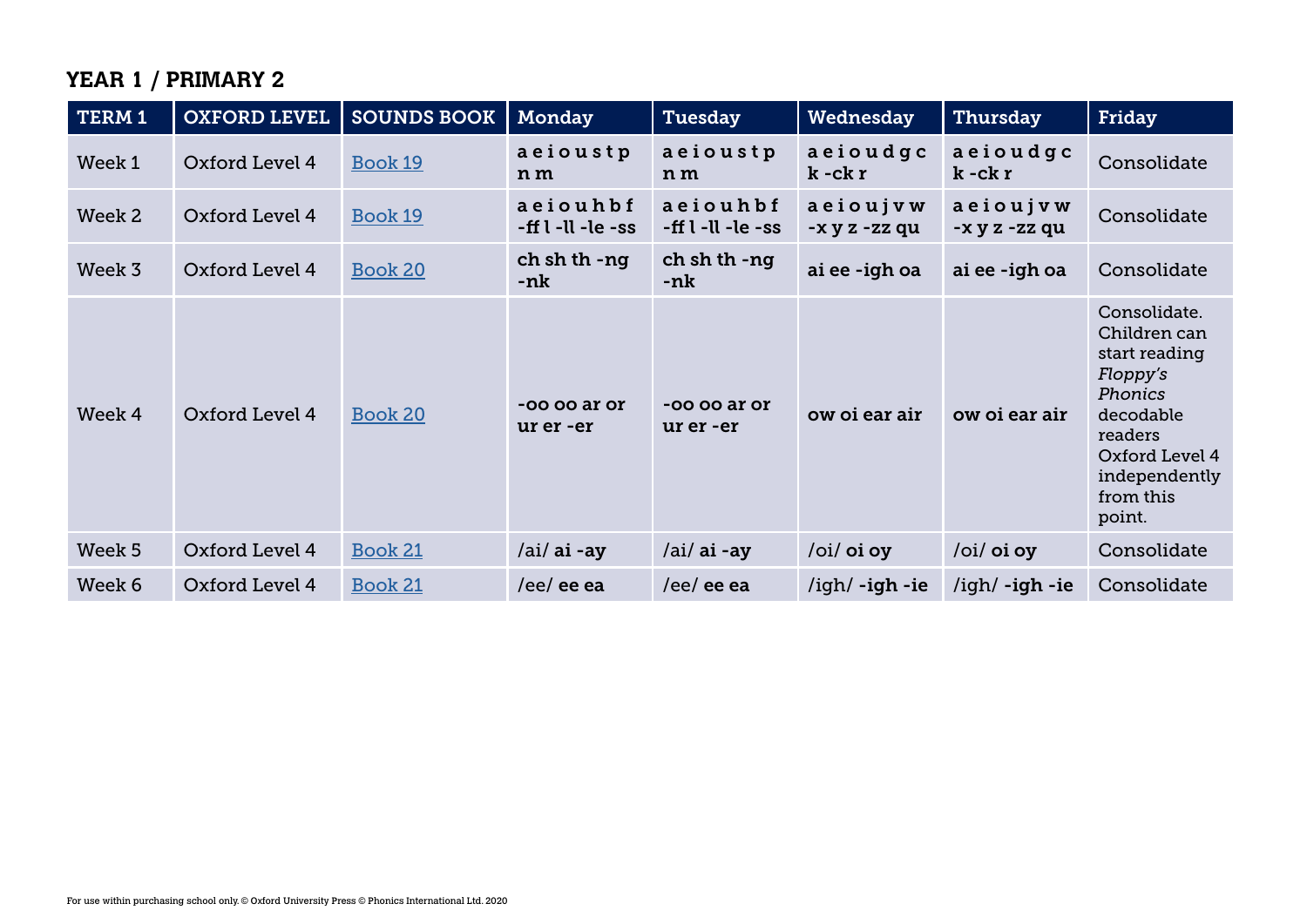| TERM 2            | <b>OXFORD LEVEL</b> | <b>SOUNDS BOOK</b> | Monday                   | <b>Tuesday</b>           | Wednesday                    | Thursday                         | Friday      |
|-------------------|---------------------|--------------------|--------------------------|--------------------------|------------------------------|----------------------------------|-------------|
| Week 1            | Oxford Level 4      | Book 22            | /oa/ oa ow               | $/oa/oa$ ow              | $\frac{1}{\sqrt{2}}$ -ue ew  | $/$ yoo $/$ -ue ew               | Consolidate |
| Week 2            | Oxford Level 4      | Book 22            | $/$ oo $/$ oo -ew        | $/$ oo $/$ oo -ew        | /ou/ ow ou                   | /ou/ ow ou                       | Consolidate |
| Week 3            | Oxford Level 4      | Book 23            | $/$ ur $/$ ur ir         | / $\mu r / \mu r$ ir     | $\sigma$ /or $\sigma$ /or aw | /or/ or aw                       | Consolidate |
| Week 4            | Oxford Level 4      | Book 23            | /eer/eareer              | /eer/eareer              | /air/ air -are               | $/air/air$ -are                  | Consolidate |
| Week 5            | Oxford Level 4      | Book 24            | $/s/s - ce$              | $/s/s$ -ce               | $/e/e$ -ea                   | $/e/e$ -ea                       | Consolidate |
| Week 6            | Oxford Level 4      | Book 24            | $/u/u$ o                 | $/u/u$ o                 | -ed /d/ /t/                  | -ed /d/ $/t/$                    | Consolidate |
|                   |                     |                    |                          |                          |                              |                                  |             |
| TERM <sub>3</sub> | <b>OXFORD LEVEL</b> | <b>SOUNDS BOOK</b> | Monday                   | Tuesday                  | Wednesday                    | Thursday                         | Friday      |
| Week 1            | Oxford Level 5      | Book 25            | $/ai/ai$ -ay<br>eigh -ey | $/ai/ai$ -ay<br>eigh -ey | $/ai/$ a-e a -ae<br>-ea      | /ai/ a-e a -ae<br>$-ea$          | Consolidate |
| Week 2            | Oxford Level 5      | Book 25            | /ee/ ee -y e<br>-ey      | /ee/ee-ye<br>$-ey$       | $/ee/$ -ie ea<br>$e-e$       | $/ee/$ -ie ea<br>$e-e$           | Consolidate |
| Week 3            | Oxford Level 5      | Book 26            | /igh/-igh-yi             | /igh/ <b>-igh -y i</b>   | $\frac{\gamma}{q}$ -ie i-e   | $\frac{\gamma}{2}$ /igh/ -ie i-e | Consolidate |
| Week 4            | Oxford Level 5      | <b>Book 26</b>     | $/$ oa $/$ oa ow o       | /oa/ oa ow o             | $/oa/$ -oe o-e<br>-ough eau  | $/oa/$ -oe o-e<br>-ough eau      | Consolidate |
| Week 5            | Oxford Level 5      | Book 27            | $/s/s$ -ss -se<br>$-ce$  | $/s/s$ -ss -se<br>$-ce$  | /s/ ce ci cy                 | $/s/c$ e ci cy                   | Consolidate |
| Week 6            | Oxford Level 5      | Book 27            | $/s/sc -st$ -            | $/s$ sc -st-             | $/e/e$ -ea                   | $/e/e$ -ea                       | Consolidate |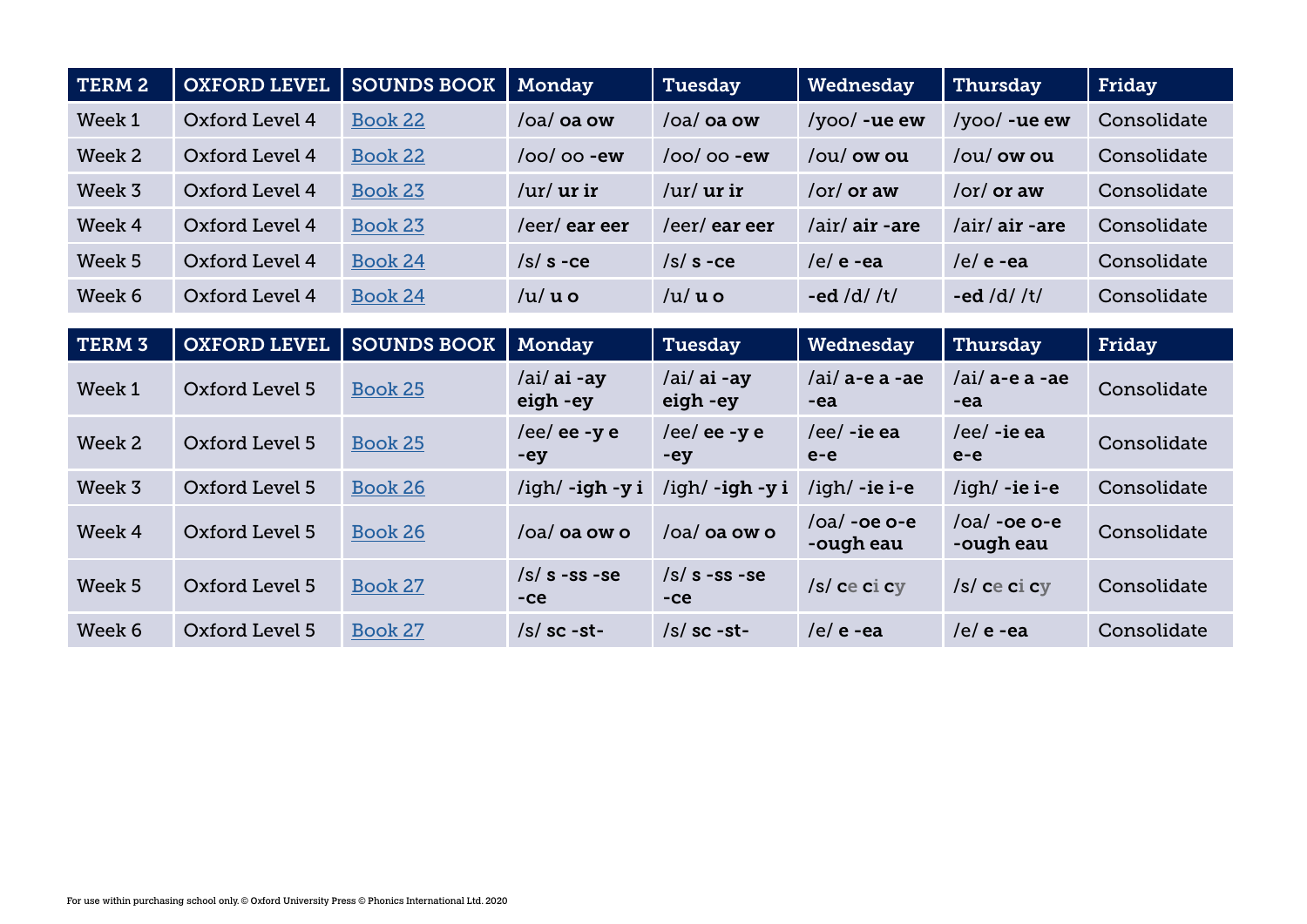| <b>TERM 4</b> | <b>OXFORD LEVEL</b> | <b>SOUNDS BOOK</b> | Monday                              | Tuesday                             | Wednesday                         | Thursday                           | Friday      |
|---------------|---------------------|--------------------|-------------------------------------|-------------------------------------|-----------------------------------|------------------------------------|-------------|
| Week 1        | Oxford Level 5      | Book 28            | /j/ j ge gi<br><b>gy</b>            | /j/ j ge gi<br><b>gy</b>            | $/j/ - ge - dge$                  | $/j/ -ge -dge$                     | Consolidate |
| Week 2        | Oxford Level 5      | <b>Book 28</b>     | / $ul/$ -le -el                     | / $ul/$ -le -el                     | /ul/ -al -il                      | /ul/ -al -il                       | Consolidate |
| Week 3        | Oxford Level 5      | Book 29            | $/yoo/$ -ue u                       | $/yoo/$ -ue u                       | $/$ yoo $/$ ew<br>u-e eu          | $/yoo$ ew<br>u-e eu                | Consolidate |
| Week 4        | Oxford Level 5      | Book 29            | long/oo/oo<br>$u-e -o -ou$<br>-ough | long/oo/oo<br>$u-e -o -ou$<br>-ough | $long/oo/ -ue$<br>-ew -ui -u      | $long/oo/ -ue$<br>-ew -ui -u       | Consolidate |
| Week 5        | Oxford Level 5      | Book 30            | /oi/ oi oy                          | /oi/ oi oy                          | /ou/ ow ou<br>-ough               | $\alpha$ /ou/ ow ou<br>-ough       | Consolidate |
| Week 6        | Oxford Level 5      | Book 30            | $\vert$ or $\vert$ or -our          | /or/ or -our                        | $\sqrt{or}/$ aw au<br>al war quar | $\sigma$ /or/ aw au<br>al war quar | Consolidate |

| <b>TERM 5</b> | <b>OXFORD LEVEL</b> | <b>SOUNDS BOOK</b> | Monday                              | Tuesday                       | Wednesday                           | Thursday                                                  | Friday      |
|---------------|---------------------|--------------------|-------------------------------------|-------------------------------|-------------------------------------|-----------------------------------------------------------|-------------|
| Week 1        | Oxford Level 5      | Book 31            | $/$ ur $/$ ur ir er                 | / $\text{ur}/\text{ur}$ ir er | $/$ ur $/$ ear wor                  | $/$ ur $/$ ear wor                                        | Consolidate |
| Week 2        | Oxford Level 5      | Book 31            | $/u/u$ o -ou<br>-our                | $/u/u$ a $\circ$ -ou<br>-our  | $\sqrt{ar}/ar$ a al                 | $\int \frac{1}{\pi} \, dx$ and $\int \frac{1}{\pi} \, dx$ | Consolidate |
| Week 3        | Oxford Level 5      | Book 32            | $\langle zh/ -s -si \rangle$<br>-ge | $zh/ -s -si$<br>-ge           | $/w/w$ wh -u                        | $/w/w$ wh -u                                              | Consolidate |
| Week 4        | Oxford Level 5      | Book 32            | /f/ $f - ff$                        | /f/ $f - ff$                  | $/f/ph$ -gh                         | /f/ ph -gh                                                | Consolidate |
| Week 5        | Oxford Level 5      | Book 33            | ch /ch/ /sh/<br>/k/                 | ch /ch / sh/<br>/k/           | $-ie$ /igh/<br>/ee/                 | $-ie$ /igh/<br>/ee/                                       | Consolidate |
| Week 6        | Oxford Level 5      | Book 33            | ow /ou / oa/                        | ow /ou/ /oa/                  | $a / a / \alpha i/$<br>wa/o/ alt/o/ | $a / a / \alpha i/$<br>wa/o/ alt/o/                       | Consolidate |